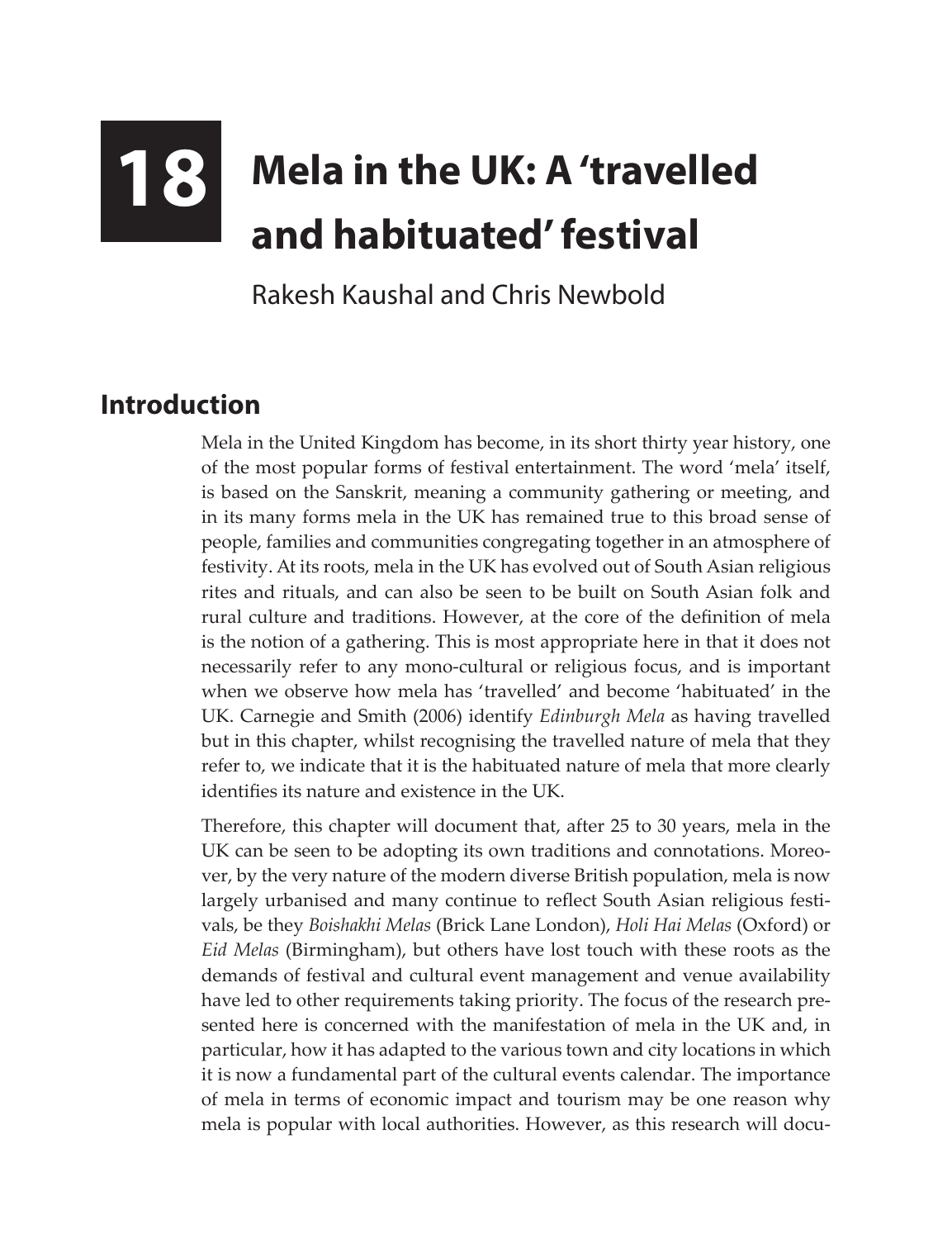ment, other explanations revolve around debates and policy decisions on community cohesion, multi-culturalism and diversity.

The overall approach in this research is that melas do not take place in a vacuum, but are in fact woven into the wider cultural, social and artistic fabric. Thus social, economic, political and cultural contexts are vital to an understanding of mela in the UK. This research advances the argument that mela in the UK is a barometer of the extent to which the South Asian population see themselves and are seen by the wider population as a legitimate part of cities and towns in the United Kingdom. Mela festivals can be seen as the overt displays of the rightful existence of communities and cultures rather than their being viewed as separate, alien or 'other'. The research methodology for this chapter consisted of a case study approach combined with sixteen indepth qualitative interviews, carried out over the telephone with managers, organisers and representative of sixteen different mela organisations, from Bristol and Swindon in the South West of England, to Middlesbrough in the North East and Dunfermline in Scotland. This research examines the overall state of mela in the UK through the three years of research, 2010 to 2013 (see Newbold and Kaushal 2014)<sup>1</sup>.

At the heart of the research questions were a number of key areas to be explored within the sample:

- First, the history and development of the particular mela, together with its changing role.
- Second, the organisation, management and key stakeholders of the mela, in particular looking at the relationship between these stakeholders, funding and local authorities which emphasises the economic impact of this relationship.
- Third, the analysis of community involvement and support is central, since they have a duel stakeholder role as object and subject of the mela.
- Fourth, the programming policy is at the heart of the delivery of the melas aims and objectives, and there is often a conflict between traditional South Asian art and culture and the influence of global Bollywood and the hybridisation of modern Indian music. This also leads to questions relating to provisions for first, second and third generation community members.
- Last, our questioning explored the role mela played in community cohesion, perceptions of multi-culturalism and diversity and the importance of visuality, legitimacy and references drawn from a bawdy style of theatre from the Indian sub-continent, known historically as Tamasha.